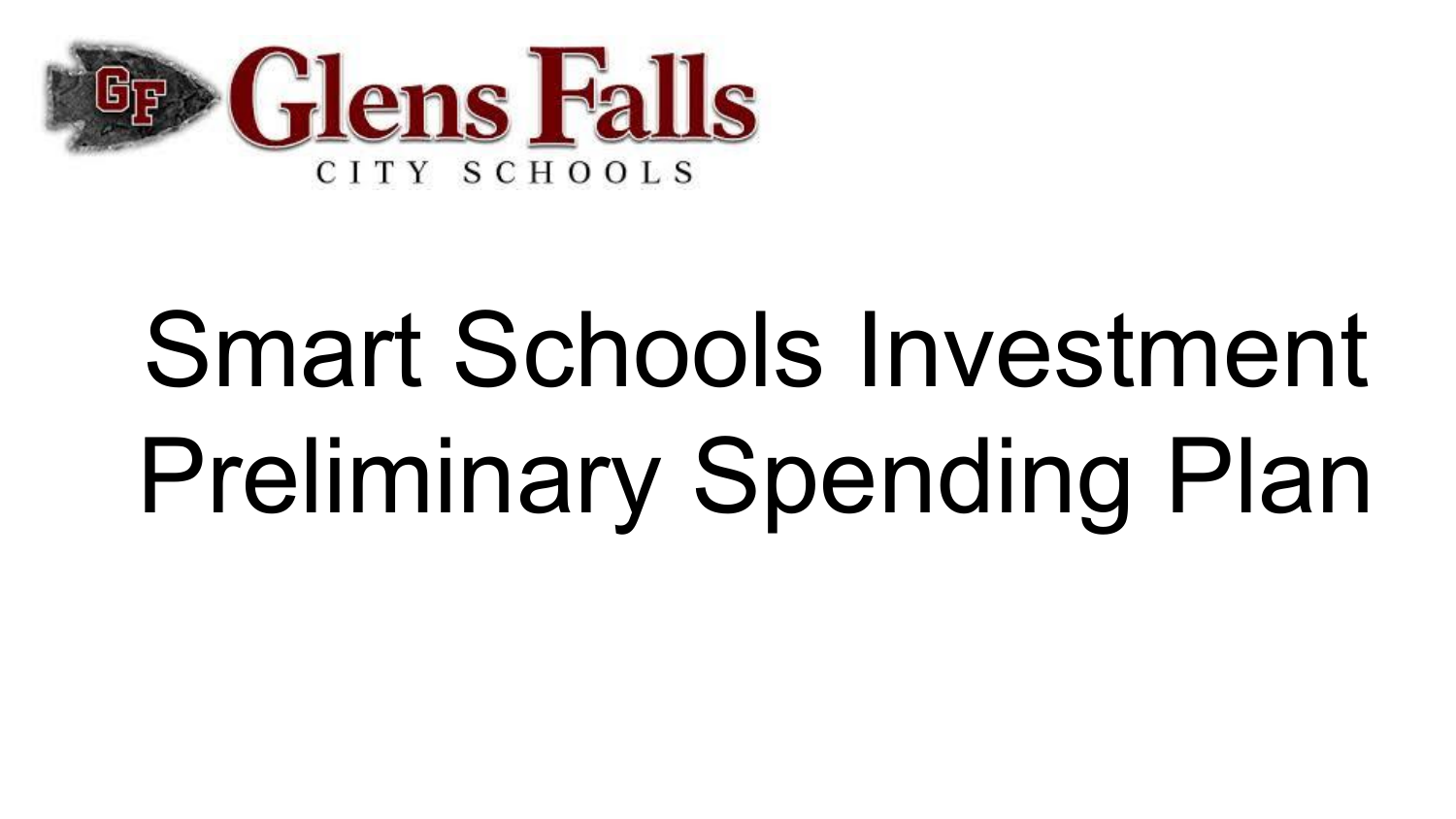# NYS Smart School Bond Act

Two Billion dollars of general obligation bonds to finance improved educational technology and infrastructure to improve learning and opportunity for students throughout the State.

- Install high-speed broadband or wireless internet connectivity for schools and communities;
- Acquire learning technology equipment or facilities, including but not limited to interactive whiteboards, computer servers, and desktop, laptop, and tablet computers;
- Construct, enhance, and modernize educational facilities to accommodate prekindergarten programs and to provide instructional space to replace classroom trailers;
- Install high-tech security features in school buildings and on school campuses, including but not limited to video surveillance, emergency notification systems, and physical access controls.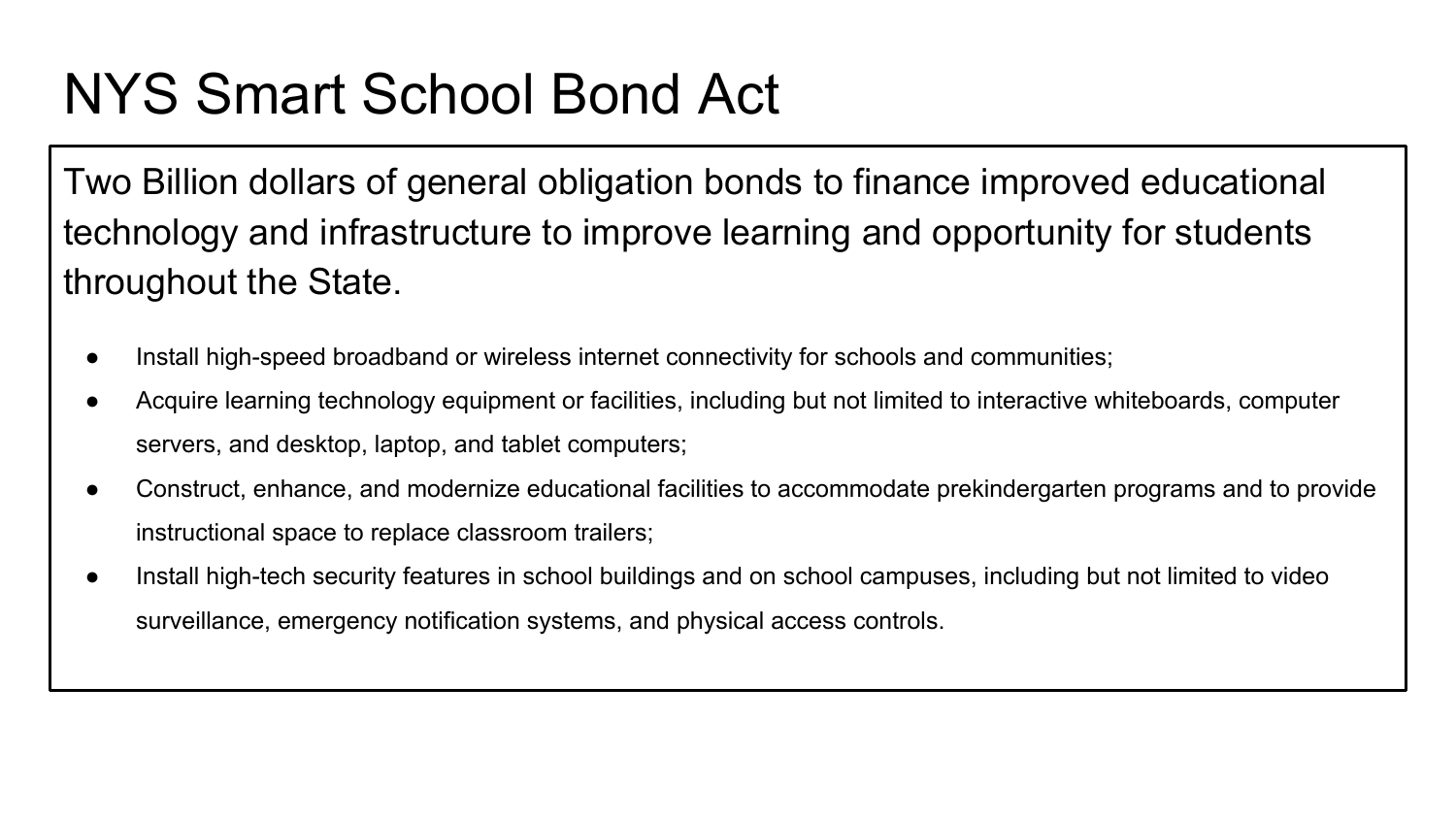# Allocation- GFSD

- 1.6 Million Dollars (SMSA allocation "Loan of equipment" \$55,000)
- No expiration of funds
- **Reimbursement Program**
- Several State requirements must be met before spending plan can be submitted for approval to state.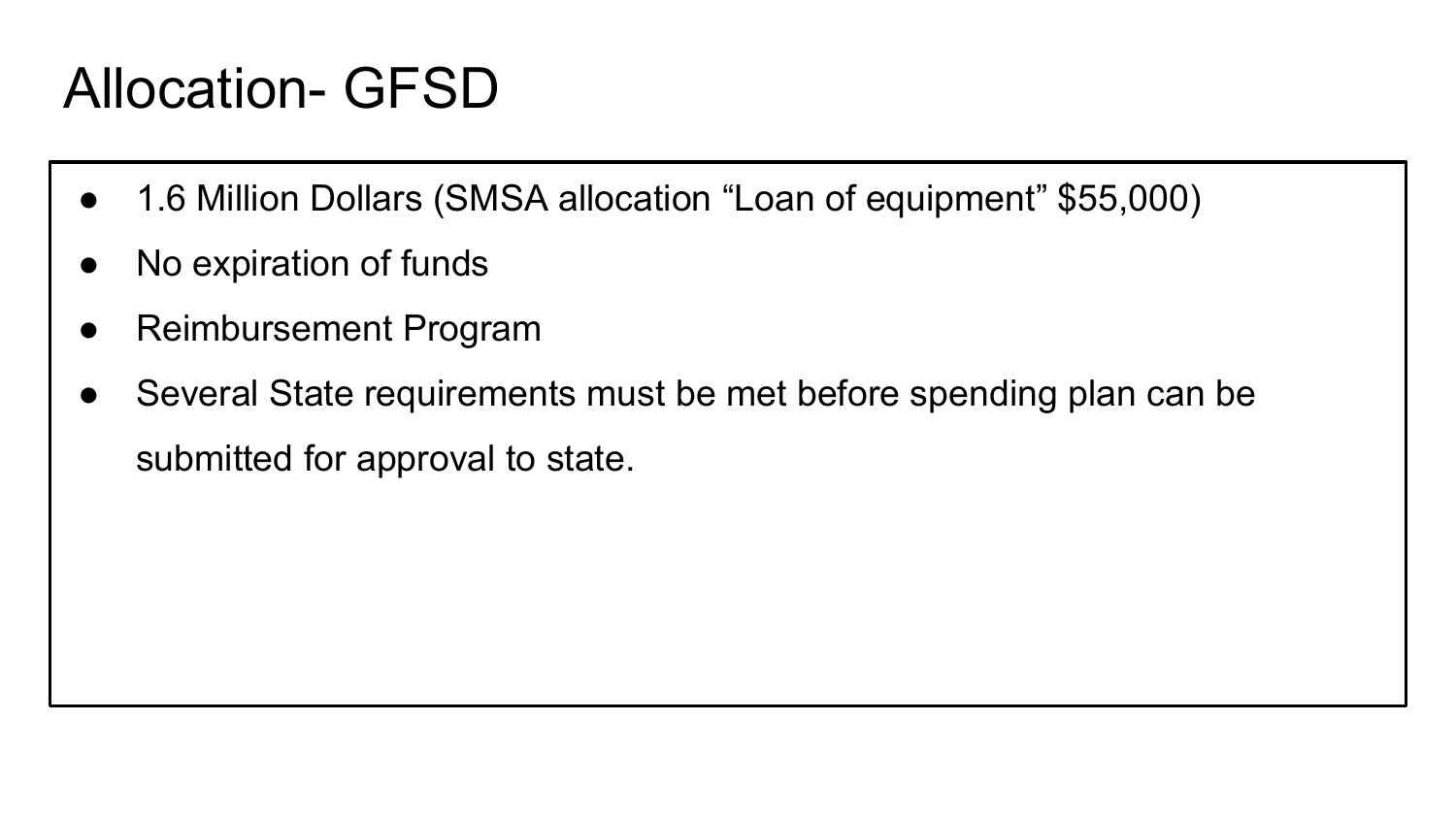# State Requirements



- State approved [Technology Plan](http://www.gfsd.org/district/tech/files/smartschoolsprelimspendingplan.pdf) on file. (Approved Dec 2015)
- Board Approved preliminary plan. (May 2016)
- Prelim plan posted on district website for 30 days. (May 2016)
- Board conducted open forum. (Pre-June Board meeting)
- Final Plan approved by school board. (June Board meeting)
- Plan posted to district website. (May 2016)
- Final Plan submitted to state for approval. (June 2016)
- Purchases made after state approval (Summer-Fall 2016)